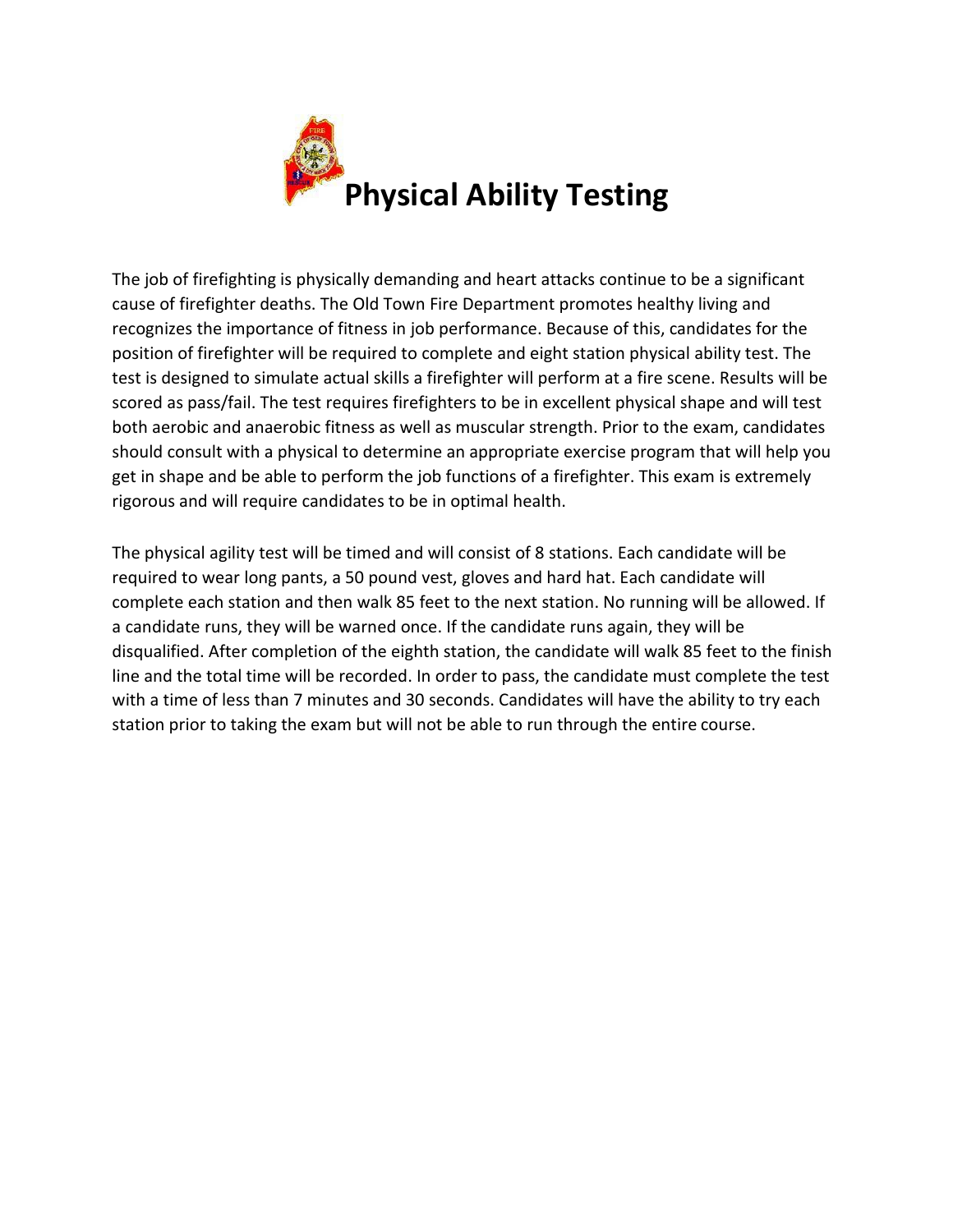## **Station 1 – Hose Pack Carry**

Time will begin when the candidate picks up a hose pack consisting of 100' of 1 $\frac{3}{4}$ " hose and nozzle. The candidate will carry the hose pack up a 4 story stairwell and place the pack on the landing. After placing the hose back on the ground, the candidate will walk down the stairs and proceed to the next station.

# **Station 2 – Ladder Raise & Extension**

The candidate will raise a 24' extension ladder that is on the ground to a vertical position. The butt end of the ladder will be secured in order to prevent it from slipping. The candidate must use a hand over hand method, touching each rung until the ladder is vertical. Sliding hands up the beam of the ladder will not be allowed. After raising the ladder, the candidate will move over a different ladder already secured in a vertical position. They will pull on the halyard and fully extend the ladder. Candidates will not be allowed to wrap their hands in the halyard to get a better grip. After the ladder is fully extended and locked in place, the candidate will proceed to the next station.

### **Station 3 – Hose Advancement**

The candidate will grab the nozzle and no more than 5 feet of hose and drag 1 ¾" hose 75 feet straight, around a barrel 90 degrees and then drag the hose another 25 feet to a square marked on the ground. The candidate will kneel on one knee and pull 24 feet of the hose past the line marking the outside of the box. The candidate will then proceed to the next station.

### **Station 4 – Saw Carry**

The candidate will remove a K saw from the compartment of an engine and place it on the ground. The candidate will then remove a chain saw from the same compartment and place it on the ground next to the K saw. The candidate will then pick up both saws and carry them 50 feet, around a cone, and another 50 feet back to the fire engine. The candidate will then place both saws on the ground and place them back in the compartment one at a time. After completing this task, the candidate will move on to the next station.